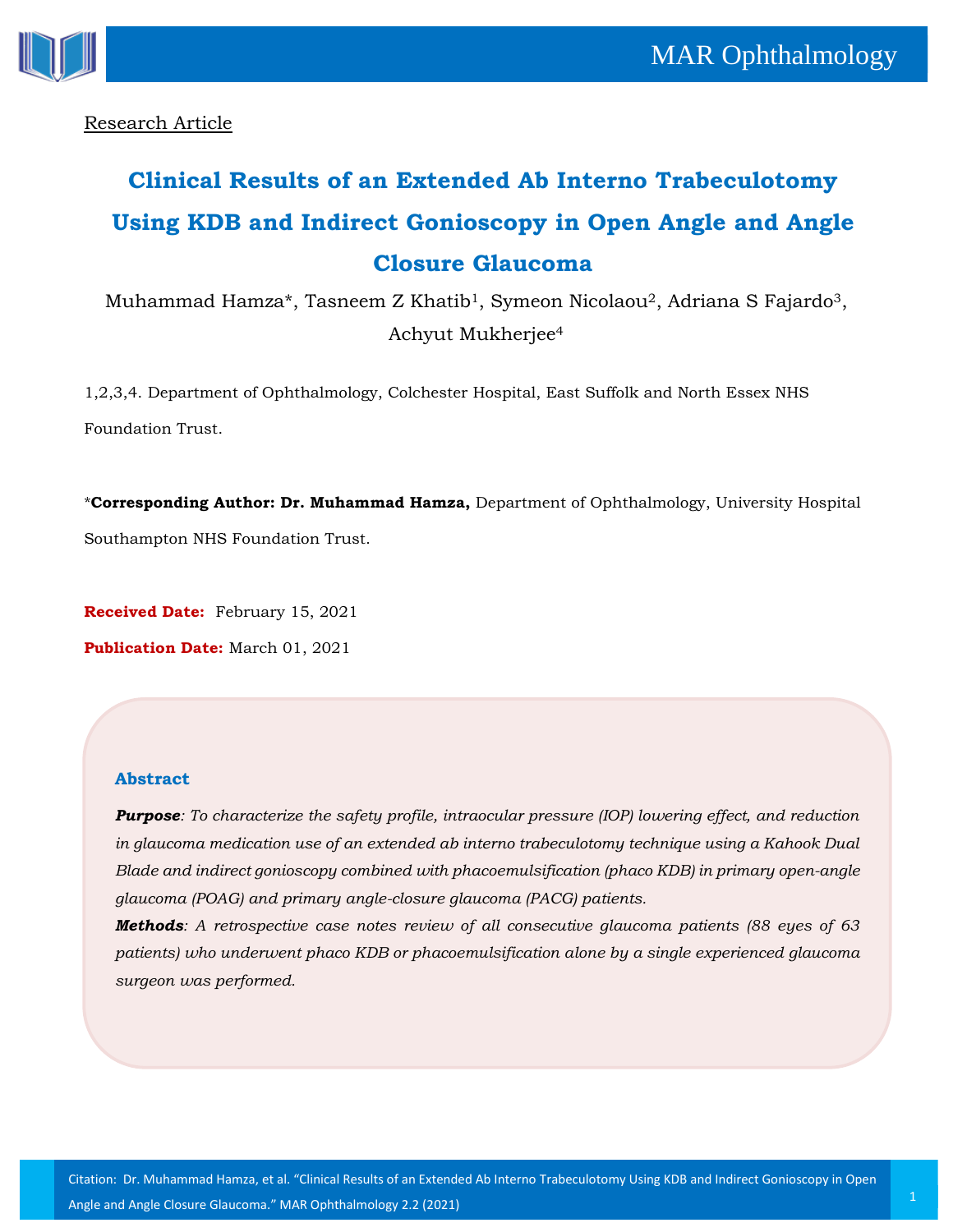

*Results : Phaco KDB significantly lowered the IOP in both PACG and POAG groups at all time points (1 week, 3 months, 6 months, 12 months, 18 months) except week 1 in the POAG group. Success was defined as IOP reduction of at least 20% from the preoperative IOP and/or reduction in at least one glaucoma medication at 18 months compared with baseline. Seventy-one percent of all eyes treated with phaco KDB achieved IOP-related surgical success compared with 41% of eyes treated with phacoemulsification alone. Surgical success rates increased to 77% in the phaco KDB group if the reduction in medication by at least one drop was also factored in and decreased to 5% in the control group.*

*Conclusion: Combined phaco KDB with extended angle ab interno trabeculotomy facilitated by indirect gonioscopy is an effective and safe surgical option in the management of POAG and PACG patients and can lead to a significant reduction in medication burden in the medium term. Keywords: extended ab interno trabeculotomy; indirect gonioscopy.*

# **Introduction**

Goniotomy via trabecular meshwork excision performed with the Kahook Dual Blade ( KDB, New World Medical, Rancho Cucamonga, CA) has recently been reported as an effective and method for trabecular bypass and intraocular pressure (IOP) lowering in patients with primary open-angle glaucoma **(**1**)**–**(**6**)** and congenital glaucoma **(**7**)**. The technique involves the controlled removal of a strip of trabecular meshwork (TM) tissue under direct visualization, thereby removing large areas of TM as a site of resistance to aqueous outflow and facilitating aqueous drainage from the anterior chamber into Schlemm's canal without the need for an in situ drainage device. This is in contrast to other ab interno procedures such as the Trabectome or gonioscopy-assisted transluminal trabeculotomy (GATT) which aim to incise the trabecular meshwork only with significant outflow resistance from the TM remaining. A histological study on human donor corneoscleral rims showed that there was less surrounding tissue damage with the KDB compared to both Trabectome and an MVR blade trabeculotomy **(**8**)**.

The minimally invasive technique also confers some advantages over trabeculectomy filtration surgery which provides significant IOP lowering but can be associated with potentially blinding complications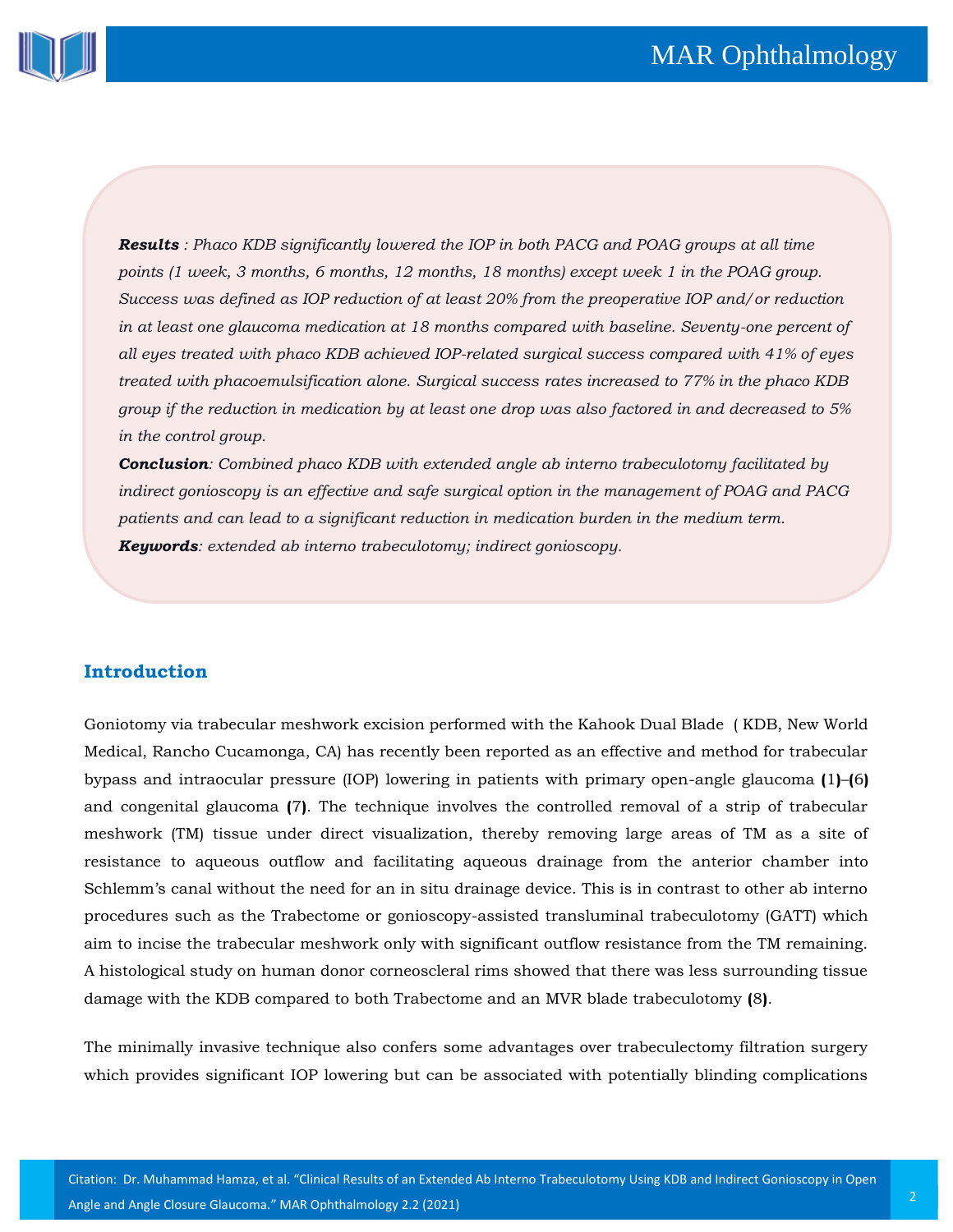

such as hypotony maculopathy and endophthalmitis**(**9**)** and requires intensive management in the postoperative period with multiple clinic visits and re-intervention.

Goniotomy with the KDB is an effective IOP lowering method both when combined with cataract surgery **(**6**)** or as a stand-alone procedure **(**4**)**. Concomitant goniosynechiolysis and viscogonioplasty have also rendered the procedure feasible in patients with primary angle-closure glaucoma, with favorable outcomes reported at 6 months **(**10**)** and 12 months follow up **(**11**)**, **(**12**)**.

Here we report that the KDB technique is safe and effective in reducing IOP and the number of glaucoma medications in the medium-term in both open-angle and angle-closure glaucoma patients relative to controls.

We use an indirect gonioscopic view rather than the traditional direct view and insert an additional turn in the conventional KDB instrument to allow up to 360o access. The indirect gonioscopic view does not require a microscope or patient head repositioning and provides a superior view of the angle for surgery. We believe this facilitates a greater degree of TM excision in the majority of patients, theoretically leading to greater aqueous outflow and IOP reduction and also renders the procedure more efficient.

If performing the KDB excision goniotomy technique following phacoemulsification, steps should be taken to ensure that the corneal epithelium and endothelium are adequately protected to maintain the angle view needed for KDB. We recommend the use of a dispersive viscoelastic throughout the procedure rather than the traditionally described cohesive viscoelastic to maintain corneal clarity and optimize the angle view for KDB excisional goniotomy following phacoemulsification.

# **Methods**

A retrospective case notes review of glaucoma patients (88 eyes of 63 patients) who underwent consecutive KDB excision goniotomy combined with phacoemulsification or phacoemulsification alone by a single experienced glaucoma specialist over 9 months at the Colchester Eye Department was performed.

IOP was measured at 1 week, 3 months, 6 months and 12 months and 18 months post-operatively. Patients that had previous glaucoma surgery were excluded from the analysis. Treatment with selective laser trabeculoplasty was considered equivalent to one glaucoma medication. Success was defined as IOP reduction of at least 20% from the pre-operative IOP at each measured time point where data was available, and/or reduction in at least one glaucoma medication at 18 months compared with baseline.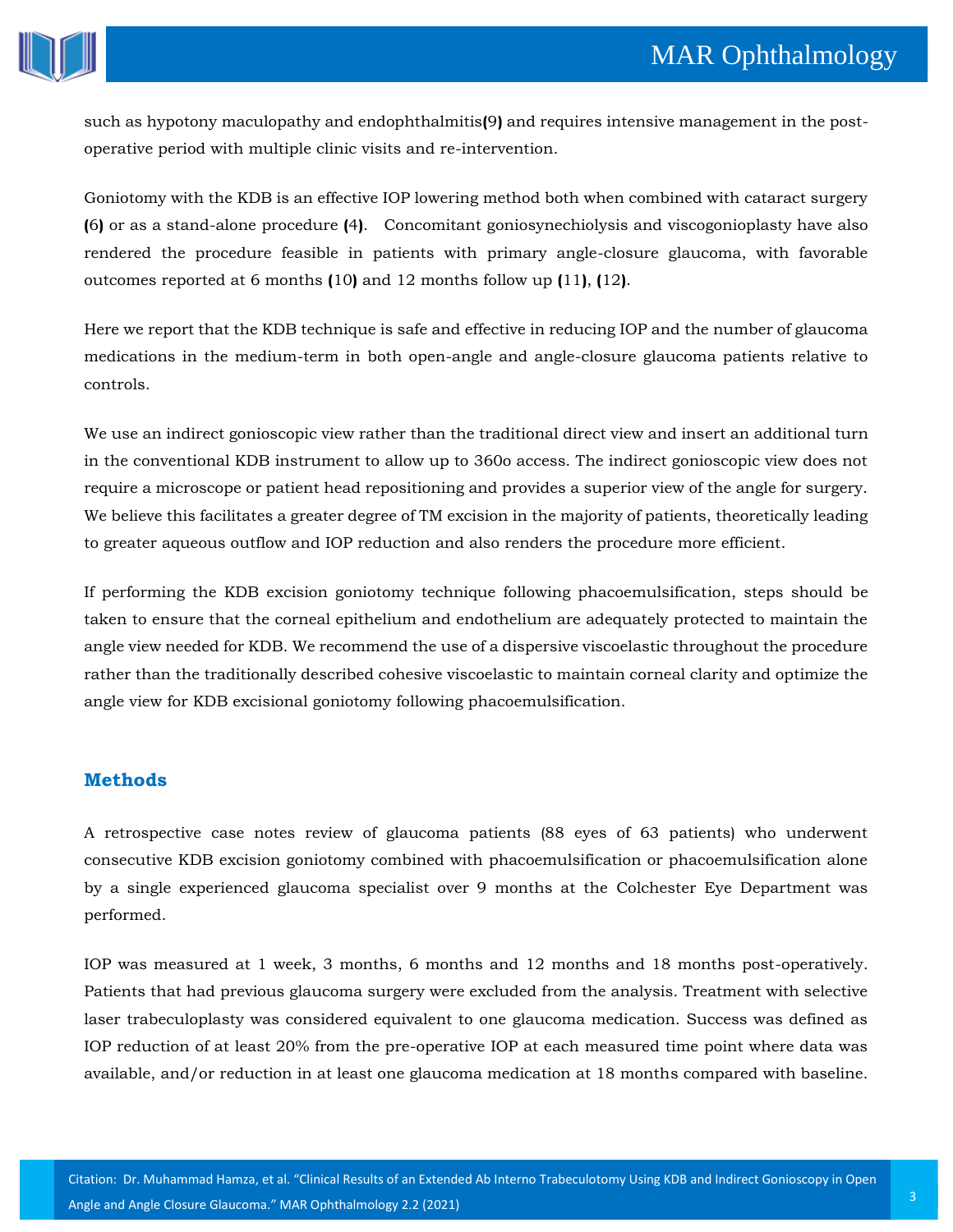

Data are shown as mean ± SEM unless otherwise indicated and were analyzed using Student's twotailed t-tests.

#### **KDB excision goniotomy procedure**

The KDB excision goniotomy procedure is performed following IOL insertion after uneventful phacoemulsification (see Video, Supplementary file 1). We insert an additional turn in the KDB instrument to facilitate up to 360o access and use either of two paracentesis ports created for bimanual irrigation and aspiration of cortical material and posterior capsule polishing during cataract surgery (temporal approach). The utilisation of the main corneal incision created during phacoemulsification for KDB entry has been described but we feel is more likely to lead to anterior chamber instability, intraoperative IOP fluctuations and hyphaema due to loss of positive anterior chamber pressure and reflux from the collector channels following TM excision.

A dispersive viscoelastic (Viscoat, Alcon) is used throughout the phacoemulsification procedure, to maintain a formed anterior chamber and corneal hydration. Viscoat is also used following IOL implantation to perform viscogonioplasty in all cases and goniosynechiolysis in the presence of peripheral anterior synechiae in angle-closure patients. An indirect gonioprism is used in the nondominant hand to visualise the angle, taking care to minimize corneal distortion and striations which could obscure TM view. The modified KDB is inserted into the first paracentesis wound and the blade advanced to the angle opposite under indirect gonioscopic view. TM excision is performed as has previously been described**(**6**)**. The modified KDB has then inserted into the second paracentesis and the blade advances to the opposite nasal angle and further TM excised, aiming to meet the initial trabeculotomy, maximizing the degree of excision. Collector channels often become visible as blood-filled round channels are seen periodically along the trabeculotomy groove as the roof of Schlemm's canal is removed (see Video, Supplementary file 1) with the concomitant increased aqueous flow into the episcleral venous circulation. The collector channels may bleed slowly but a large bleed often signifies damage to the angle or iris.

The blade is then removed from the anterior chamber and the strip of excised TM is either removed using capsulorrhexis forceps or during irrigation and aspiration of the viscoelastic. If after completion significant bleeding is still present then continued irrigation and aspiration are performed as necessary. In our experience, most small bleeds will stop if adequate anterior chamber pressure is maintained.

Careful wound construction and post-operative hydration are essential to maintain IOP above episcleral venous pressure and reduce the risk of post-operative hyphaema.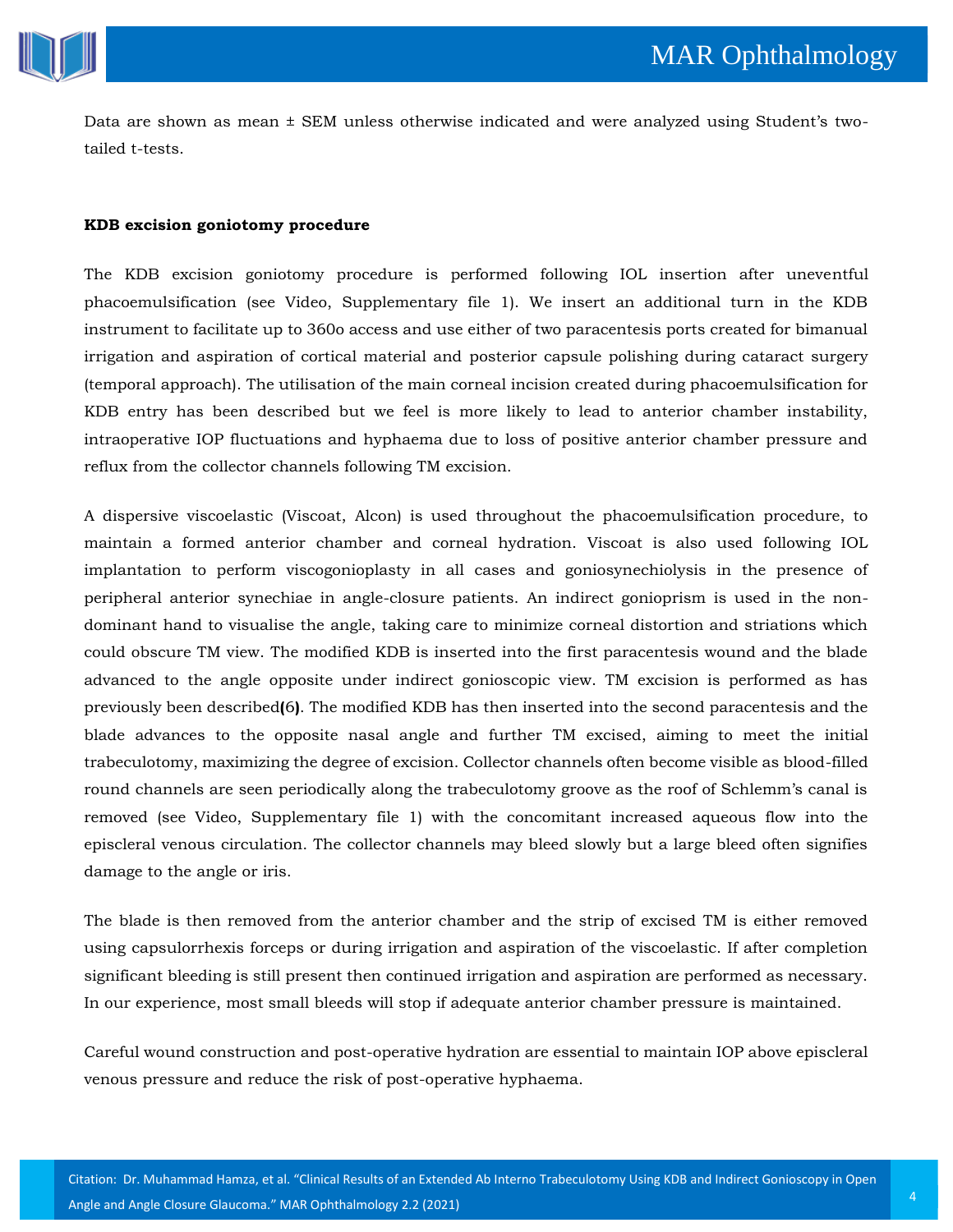

#### **Post-operative regime**

Post-operatively patients are given a standard regime of 500 mg of oral Acetazolamide as a stat dose to prevent IOP spikes, Maxitrol (Alcon) 4 times a day for 4 weeks and Nevanac (Alcon) twice a day for 4 weeks. Patients are advised to continue their usual glaucoma medications for the initial post-operative period and then stop 1 week before clinic review to assess the IOP lowering effect of the surgery. Glaucoma medications are restarted if the IOP control was not sufficient following post-operative clinic review.

# **Results**

Eighty-eight eyes from 63 patients were included in the analysis. Fifty-five eyes underwent phaco KDB and 33 eyes underwent phacoemulsification cataract surgery alone. Patient demographics are presented in **Table 1**.

|                                | n     | $\frac{0}{0}$ |
|--------------------------------|-------|---------------|
| <b>Patients</b>                | 63    |               |
| Gender                         |       |               |
| Female                         | 35    | 56            |
| Male                           | 28    | 44            |
| Age, years                     |       |               |
| Mean                           | 80.7  |               |
| Median                         | 83    |               |
| Range                          | 21-95 |               |
| <b>Total eyes</b>              | 88    |               |
| <b>Eyes</b>                    |       |               |
| Left                           | 45    | 51%           |
| Right                          | 43    | 49%           |
| Glaucoma type                  |       |               |
| Primary angle closure glaucoma | 46    | 52%           |
| Primary open angle glaucoma    | 42    | 48%           |

## **Table 1:** Patient demographics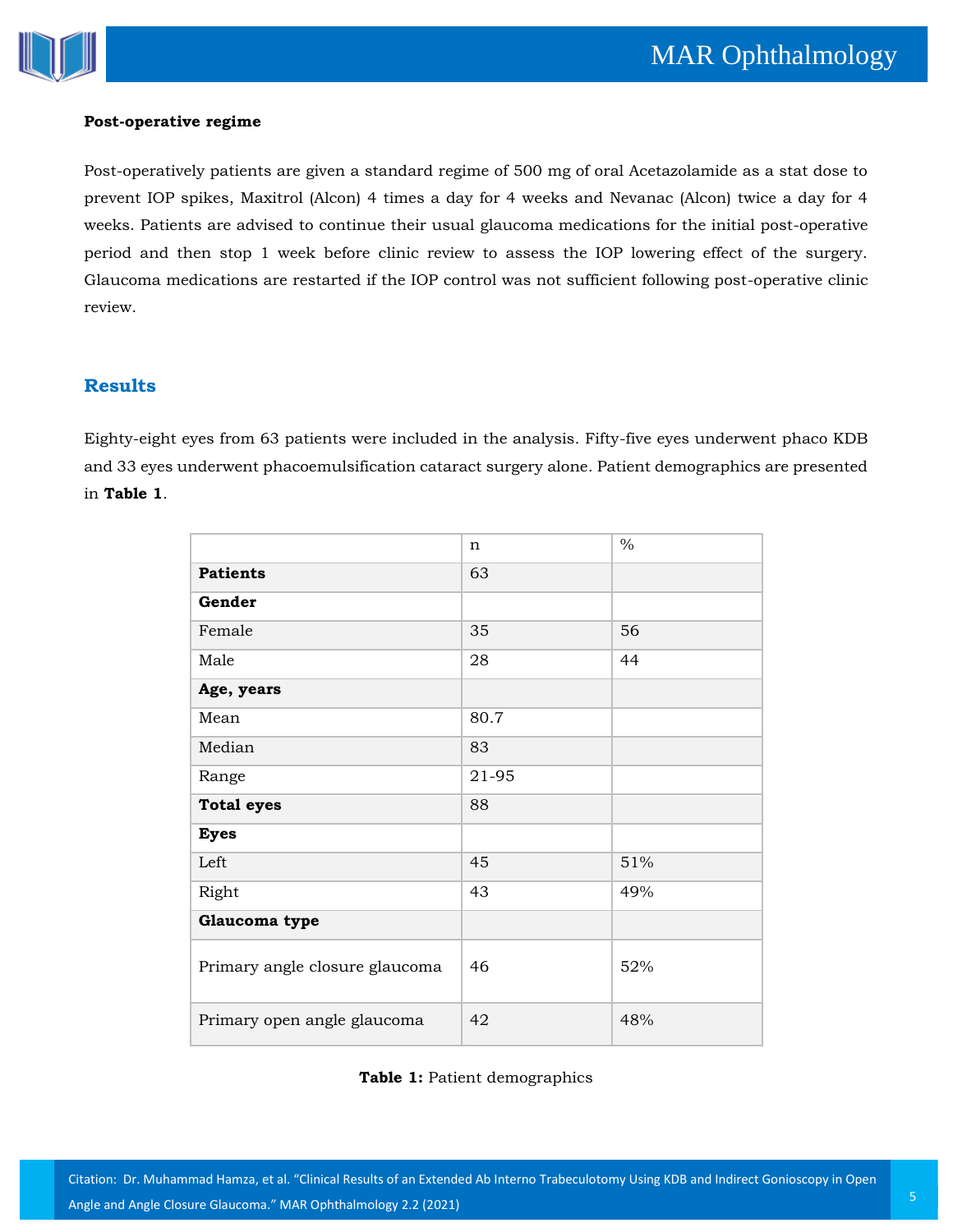

Phaco KDB significantly lowered the IOP in both PACG and POAG groups at all time points except week 1 in the POAG group (**Table 2**). The reduction in IOP was sustained through to 18 months, with a reduction from 27.7 (SEM 2.50) mmHg to 14.4 (SEM 0.84) mmHg in the PACG group and a reduction from 21.3 (SEM 1.00) mmHg to 15.3 (SEM 0.61) mmHg in the POAG group (**Figure 1**). There was also a significant IOP reduction in the control phacoemulsification alone group for primary angle-closure patients. However, this did not lead to a reduction in medication burden (**Figure 2**).

| P value               |            | 0.0036      | < 0.0001    | < 0.0001       | < 0.0001       | 0.0107     |
|-----------------------|------------|-------------|-------------|----------------|----------------|------------|
| <b>Phaco POAG</b>     |            |             |             |                |                |            |
| Eyes, $n$             | 13         | 10          | 6           | $\overline{7}$ | $\overline{4}$ | 5          |
| IOP, mean (SEM)       | 18.3(2.44) | 13.7 (0.94) | 14.8 (0.60) | 14.1(0.74)     | 14.5(1.55)     | 16.8(1.07) |
| P value               |            | 0.1293      | 0.3575      | 0.238          | 0.4182         | 0.7154     |
| <b>Phaco KDB POAG</b> |            |             |             |                |                |            |
| Eyes, $n$             | 29         | 11          | 27          | 25             | 24             | 7          |
| IOP, mean (SEM)       | 21.3(1.00) | 19.5(3.6)   | 16.5(1.03)  | 16.1(0.75)     | 14.7 (0.64)    | 15.3(0.61) |
| P value               |            | 0.588       | 0.0016      | 0.0002         | < 0.0001       | 0.0064     |

**Table 2:** Intraocular pressure at baseline and post-operative time points following combined phaco KDB or phacoemulsification alone. Data analysed using Student's t-test.



**Figure 1:** Mean intraocular pressure profile and percentage IOP reduction following combined phaco KDB or phacoemulsification alone. Error bars represent SEM.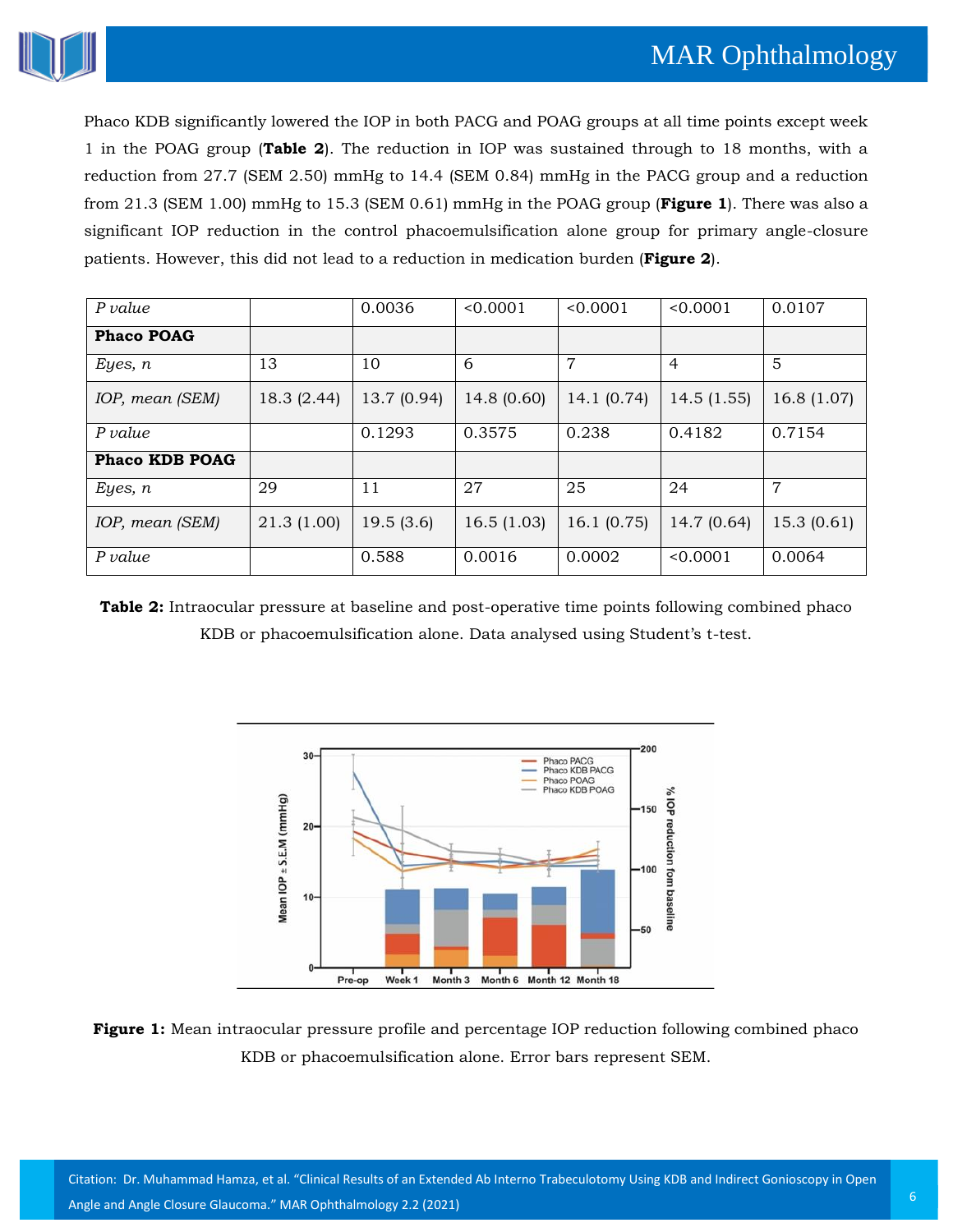





Both groups of patients treated with the phaco KDB technique had a significant reduction in the number of glaucoma medications at 18 months post-surgery relative to control (**Figure 2**). The PACG group treated with phaco KDB had a reduction from a mean of 3.2 (SEM 0.14) glaucoma medications to a mean of 0.19 (SEM 0.16) glaucoma medications at 18 months, compared with a non-significant reduction in the PACG phacoemulsification alone control group from 1.55 (SEM 0.37) glaucoma medications pre-operatively to 1.1 (SEM 0.28) medications at 18 months postoperatively. The mean number of glaucoma medications in the POAG group decreased significantly from 3.1 (SEM 0.11) preoperatively to 0.38 (SEM 0.14) at 18 months compared with no change in the number of medications in the control phacoemulsification alone group (2.38 (SEM 0.21) medications pre-operatively and 2.38 (SEM 0.21) medications at 18 months).

Seventy-one percent of all eyes treated with phaco KDB achieved surgical success as defined by a reduction of IOP of at least 20% at 18 months compared with 41% of eyes treated with phacoemulsification alone (**Table 3**).

|                                        | Week 1 | Month | Month | Month | Month 18 |
|----------------------------------------|--------|-------|-------|-------|----------|
|                                        |        | 3     | 6     | 12    |          |
| Phaco alone all eyes                   |        |       |       |       |          |
| Eyes, $n$                              | 25     | 17    | 17    | 17    | 22       |
| Success by IOP only                    | 40%    | 35%   | 47%   | 41%   | 41%      |
| Success by both IOP and<br>medications |        |       |       |       | 5%       |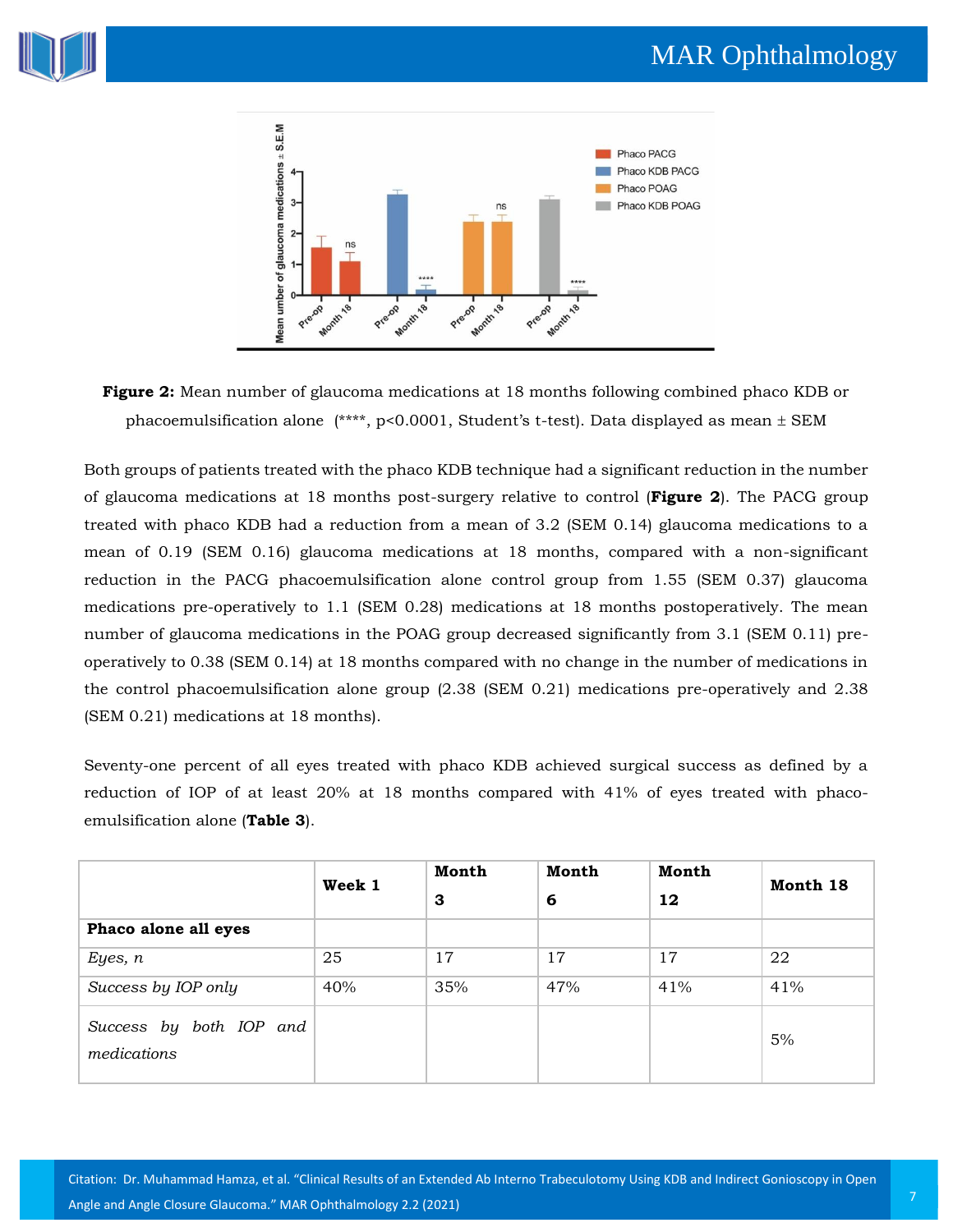

| Phaco KDB all eyes                     |     |             |                |                |                  |
|----------------------------------------|-----|-------------|----------------|----------------|------------------|
| Eyes, n                                | 22  | 53          | 49             | 45             | 14               |
| Success by IOP only                    | 68% | 75%         | 73%            | 78%            | 71%              |
| Success by both IOP and<br>medications |     |             |                |                | 77%              |
| <b>Phaco alone PACG</b>                |     |             |                |                |                  |
| Eyes, n                                | 15  | 11          | 10             | 13             | 17               |
| Success by IOP only                    | 47% | 36%         | 60%            | 54%            | 47%              |
| Success by both IOP and<br>medications |     |             |                |                | 7%               |
| Phaco KDB PACG                         |     |             |                |                |                  |
| Eyes, n                                | 12  | 26          | 25             | 21             | $\overline{7}$   |
| Success by IOP only                    | 83% | 85%         | 80%            | 86%            | 100%             |
| Success by both IOP and<br>medications |     |             |                |                | 100%             |
| <b>Phaco alone POAG</b>                |     |             |                |                |                  |
| Eyes, n                                | 10  | 6           | $\overline{7}$ | $\overline{4}$ | 5                |
| Success by IOP only                    | 30% | 33%         | 29%            | $0\%$          | 20%              |
| Success by both IOP and<br>medications |     |             |                |                | $0\%$            |
| <b>Phaco KDB POAG</b>                  |     |             |                |                |                  |
| Eyes, n                                | 11  | $\sqrt{27}$ | 24             | 24             | $\boldsymbol{7}$ |
| Success by IOP only                    | 55% | 67%         | 67%            | 71%            | 43%              |
| Success by both IOP and<br>medications |     |             |                |                | 50%              |

**Table 3:** Success rates following combined phaco KDB or phacoemulsification alone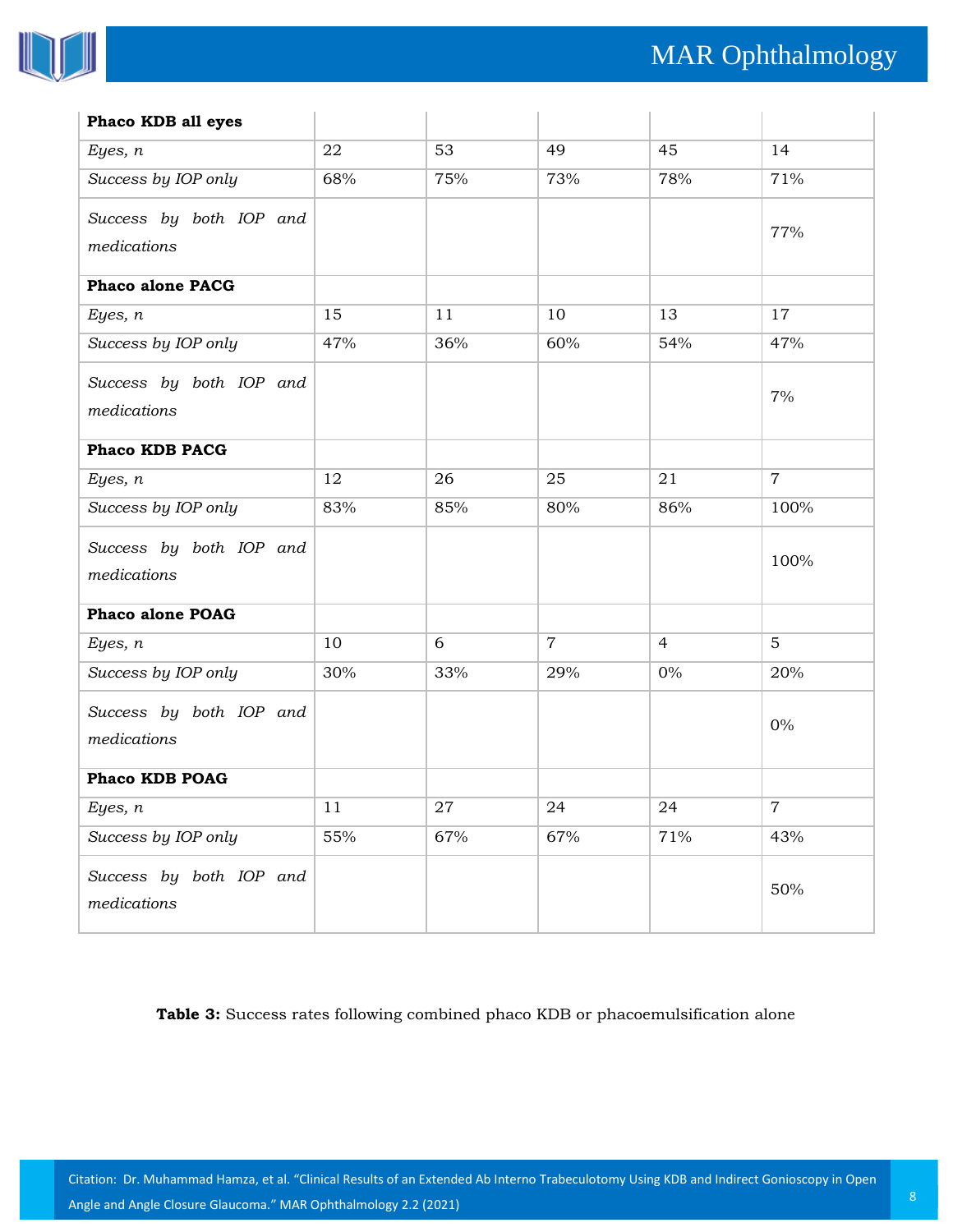

Surgical success rates increased to 77% in the phaco KDB group if the reduction in medication by at least one drop was also factored in and decreased to 5% in the control group. In the PACG group, all phaco KDB treated eyes achieved surgical success according to IOP alone or combined with a reduction in medication burden, compared with a 47% IOP reduction success rate in the control PACG group (Figure 1). The surgical success rate in the control group decreased to 7% at 18 months when medication reduction was also considered. Forty-three percent of POAG eyes achieved successful IOP reduction at 18 months in the phaco KDB group, increasing to 50% success when both IOP and medication reduction were included. compared to 20% successful IOP reduction in the control group. No patients in the control POAG group achieved surgical success defined by both IOP decrease and medication reduction at 18 months.

Complications following phaco KDB included corneal oedema (3 eyes), post-operative hyphaema <2mm (3 eyes), anterior chamber inflammation (5 eyes), Descemet's tear (2 eyes), iris root damage (1 eye). Six patients had intraoperative bleeding during the KDB procedure and 2 patients had a post-operative spike at week 1 in the KDB group. All postoperative complications were controlled with topical treatment or observation and did not require a return to theatre. One patient from the phaco KDB group required further trabeculectomy and one patient from the phacoemulsification alone group required subsequent trabeculectomy. There were no vision-threatening complications in the phaco KDB group such as phthisis, endophthalmitis or hypotony maculopathy. The course of phacoemulsification only treated eyes proceeded uneventfully.

## **Discussion**

Our results indicate that combined phaco-KDB is a safe and effective approach in the initial surgical management of primary open-angle glaucoma and primary angle-closure glaucoma patients. There was a significant and sustained reduction in IOP and medication burden at 18 months relative to controls. The procedure as an adjunct to cataract surgery is cost-effective, requiring only a disposable blade in addition to equipment that is readily available in any glaucoma surgeon's practice, minimal additional theatre time and no stents or devices requiring implantation. The procedure is associated with fewer postoperative clinic visits overall with no requirement for needling, device repositioning, or the use of cytotoxic anti-scarring agents and did not require subsequent surgical intervention in the form of return to theatre to treat any complications. The ab interno approach preserves the integrity of the conjunctiva facilitating any future trabeculectomy or aqueous shunt insertion.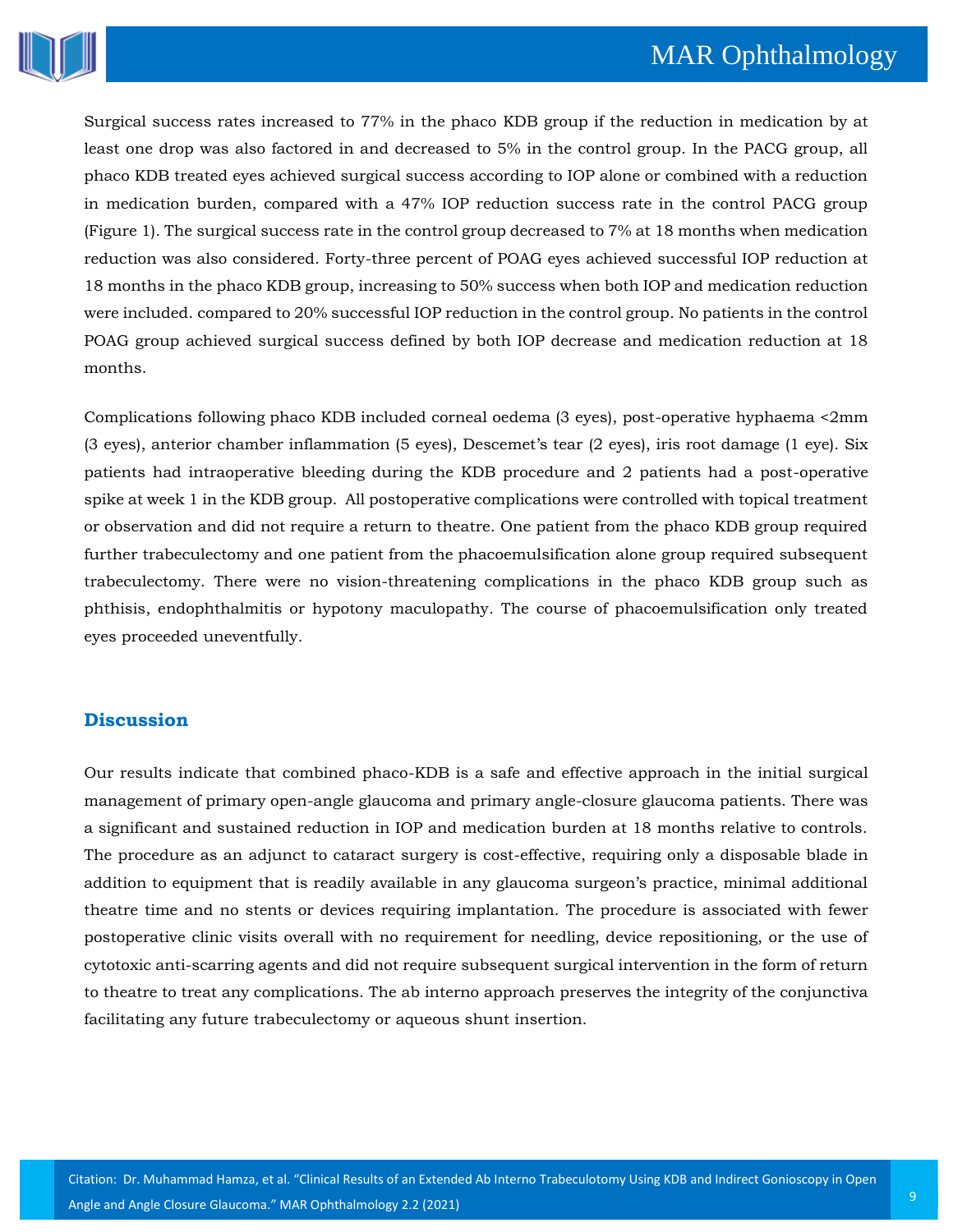

We report a greater success rate in IOP reduction and decrease in medication burden than has previously been described **(**6**)**. Although the variation inpatient population may contribute to this difference, the modification of the blade as described above with the use of an indirect gonioprism may also facilitate a greater degree of TM excision with improved efficacy. A direct comparison between the standard 90-degree ab-interno trabeculectomy using a direct swan-jacob style gonioscope and our KDB modified technique would be useful to evaluate this finding further.

A recent study comparing 90-degree sectoral ab-interno trabeculotomy using KDB to 360-degree abinterno trabeculotomy using GATT or Trab360 showed no significant difference in IOP lowering effect and need for IOP lowering medications in the 6 month postoperative period **(**13**)**. However, both the GATT and Trab360 aim to incise the trabecular meshwork only with significant outflow resistance from the TM remaining and it remains conceivable that the larger area of TM removed using KDB with the modified blade may improve efficacy.

There is a learning curve associated with intraoperative use of the indirect gonioprism to perform angle surgery. However, we would argue that the benefits of surgeon, patient and microscope positioning, which do not require significant alteration with the indirect view, overall facilitate ease of surgery and improved outcomes, while also maximizing efficiency. A microscope inverter while using a direct gonioprism or the Mori surgical gonio lens, which redirects the oblique gonio image to the coaxial surgical position are alternative options. The use of a dispersive viscoelastic also maintains corneal clarity and optimizes the angle view.

Although the technique has been reported as effective for all stages of glaucoma severity(6) the absolute IOP reduction did not drop below 10 mmHg throughout the post-operative period in our experience. We would therefore consider the combined phaco KDB approach an effective and minimally invasive intervention to reduce the IOP and medication burden in patients with mild to moderate glaucoma. There is a continued role for more invasive intervention in the initial surgical management of glaucoma if a target pressure of below 10 mmHg is required. The long-term efficacy and safety profiles have not yet been characterized and remain a focus of future work.

#### **Acknowledgments**

None. No funding to declare.

**Conflict of interest statement:** The authors report no conflict of interest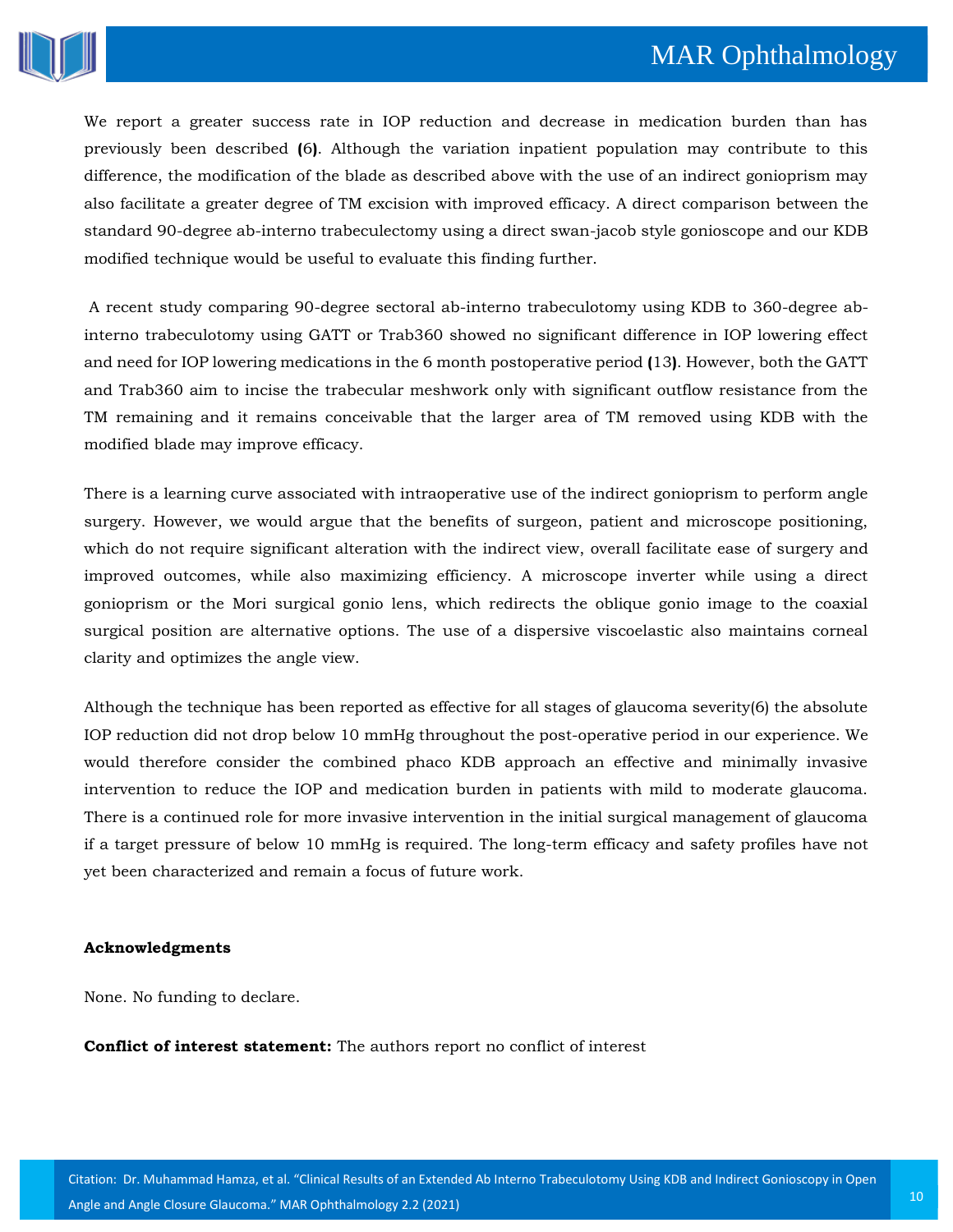

# **References**

[1] M. D. Greenwood et al., "Goniotom[y with a single-use dual blade: Short-](https://www.google.com/search?q=Goniotomy+with+a+single-use+dual+blade%3A+Short-term+results&oq=Goniotomy+with+a+single-use+dual+blade%3A+Short-term+results&aqs=chrome..69i57.3607j0j7&sourceid=chrome&ie=UTF-8)term results," J. Cataract [Refract. Surg., vol. 43, no. 9, pp. 1197](https://www.google.com/search?q=Goniotomy+with+a+single-use+dual+blade%3A+Short-term+results&oq=Goniotomy+with+a+single-use+dual+blade%3A+Short-term+results&aqs=chrome..69i57.3607j0j7&sourceid=chrome&ie=UTF-8)–1201, 2017.

[2] [L. Salinas et al., "Goniotomy Using the Kahook Dual Blade in Severe and Refractory Glaucoma: 6](https://www.google.com/search?sxsrf=ALeKk02a8MQMD5qXmFj40Y8HuH1MF_tUvQ%3A1613642878817&ei=fjwuYIC-MYe-3LUP5tOo2As&q=Goniotomy+Using+the+Kahook+Dual+Blade+in+Severe+and+Refractory+Glaucoma%3A+6-Month+Outcomes&oq=Goniotomy+Using+the+Kahook+Dual+Blade+in+Severe+and+Refractory+Glaucoma%3A+6-Month+Outcomes&gs_lcp=Cgdnd3Mtd2l6EAM6BwgjEOoCECdQrXtYrXtg8nxoAXAAeACAAZQBiAH3AZIBAzEuMZgBAKABAaABAqoBB2d3cy13aXqwAQrAAQE&sclient=gws-wiz&ved=0ahUKEwiA9deUmPPuAhUHH7cAHeYpCrsQ4dUDCA0&uact=5)- [Month Outcomes," J. Glaucoma, vol. 27, no. 10, pp. 849–](https://www.google.com/search?sxsrf=ALeKk02a8MQMD5qXmFj40Y8HuH1MF_tUvQ%3A1613642878817&ei=fjwuYIC-MYe-3LUP5tOo2As&q=Goniotomy+Using+the+Kahook+Dual+Blade+in+Severe+and+Refractory+Glaucoma%3A+6-Month+Outcomes&oq=Goniotomy+Using+the+Kahook+Dual+Blade+in+Severe+and+Refractory+Glaucoma%3A+6-Month+Outcomes&gs_lcp=Cgdnd3Mtd2l6EAM6BwgjEOoCECdQrXtYrXtg8nxoAXAAeACAAZQBiAH3AZIBAzEuMZgBAKABAaABAqoBB2d3cy13aXqwAQrAAQE&sclient=gws-wiz&ved=0ahUKEwiA9deUmPPuAhUHH7cAHeYpCrsQ4dUDCA0&uact=5)855, 2018.

[3] S. K. Dorairaj et al., "12[-Month Outcomes of Goniotomy Performed Using the Kahook Dual Blade](https://www.google.com/search?sxsrf=ALeKk00w1uYdBoXtY99CZjJemAEh5IF1hQ%3A1613642896041&ei=kDwuYOSPApyprtoPnKmwwAc&q=12-Month+Outcomes+of+Goniotomy+Performed+Using+the+Kahook+Dual+Blade+Combined+with+Cataract+Surgery+in+Eyes+with+Medically+Treated+Glaucoma&oq=12-Month+Outcomes+of+Goniotomy+Performed+Using+the+Kahook+Dual+Blade+Combined+with+Cataract+Surgery+in+Eyes+with+Medically+Treated+Glaucoma&gs_lcp=Cgdnd3Mtd2l6EAMyBwgjEOoCECcyBwgjEOoCECcyBwgjEOoCECcyBwgjEOoCECcyBwgjEOoCECcyBwgjEOoCECcyBwgjEOoCECcyBwgjEOoCECcyBwgjEOoCECcyBwgjEOoCECdQnHhYnHhgt3poAXAAeACAAWiIAWiSAQMwLjGYAQCgAQGgAQKqAQdnd3Mtd2l6sAEKwAEB&sclient=gws-wiz&ved=0ahUKEwjkl_OcmPPuAhWclEsFHZwUDHgQ4dUDCA0&uact=5)  [Combined with Cataract Surgery in Eyes with Medically Treated Glaucoma," Adv. Ther., vol. 35, no. 9,](https://www.google.com/search?sxsrf=ALeKk00w1uYdBoXtY99CZjJemAEh5IF1hQ%3A1613642896041&ei=kDwuYOSPApyprtoPnKmwwAc&q=12-Month+Outcomes+of+Goniotomy+Performed+Using+the+Kahook+Dual+Blade+Combined+with+Cataract+Surgery+in+Eyes+with+Medically+Treated+Glaucoma&oq=12-Month+Outcomes+of+Goniotomy+Performed+Using+the+Kahook+Dual+Blade+Combined+with+Cataract+Surgery+in+Eyes+with+Medically+Treated+Glaucoma&gs_lcp=Cgdnd3Mtd2l6EAMyBwgjEOoCECcyBwgjEOoCECcyBwgjEOoCECcyBwgjEOoCECcyBwgjEOoCECcyBwgjEOoCECcyBwgjEOoCECcyBwgjEOoCECcyBwgjEOoCECcyBwgjEOoCECdQnHhYnHhgt3poAXAAeACAAWiIAWiSAQMwLjGYAQCgAQGgAQKqAQdnd3Mtd2l6sAEKwAEB&sclient=gws-wiz&ved=0ahUKEwjkl_OcmPPuAhWclEsFHZwUDHgQ4dUDCA0&uact=5)  pp. 1460–[1469, 2018.](https://www.google.com/search?sxsrf=ALeKk00w1uYdBoXtY99CZjJemAEh5IF1hQ%3A1613642896041&ei=kDwuYOSPApyprtoPnKmwwAc&q=12-Month+Outcomes+of+Goniotomy+Performed+Using+the+Kahook+Dual+Blade+Combined+with+Cataract+Surgery+in+Eyes+with+Medically+Treated+Glaucoma&oq=12-Month+Outcomes+of+Goniotomy+Performed+Using+the+Kahook+Dual+Blade+Combined+with+Cataract+Surgery+in+Eyes+with+Medically+Treated+Glaucoma&gs_lcp=Cgdnd3Mtd2l6EAMyBwgjEOoCECcyBwgjEOoCECcyBwgjEOoCECcyBwgjEOoCECcyBwgjEOoCECcyBwgjEOoCECcyBwgjEOoCECcyBwgjEOoCECcyBwgjEOoCECcyBwgjEOoCECdQnHhYnHhgt3poAXAAeACAAWiIAWiSAQMwLjGYAQCgAQGgAQKqAQdnd3Mtd2l6sAEKwAEB&sclient=gws-wiz&ved=0ahUKEwjkl_OcmPPuAhWclEsFHZwUDHgQ4dUDCA0&uact=5)

[4] J. P. Berdahl et al., "Six[-Month Outcomes of Goniotomy Performed with the Kahook Dual Blade as a](https://www.google.com/search?sxsrf=ALeKk03BvEGTAh2ahbh-iglB_cirk20UzQ%3A1613642912710&ei=oDwuYOjrKsKo9QPfloDYBw&q=Six-Month+Outcomes+of+Goniotomy+Performed+with+the+Kahook+Dual+Blade+as+a+Stand-Alone+Glaucoma+Procedure&oq=Six-Month+Outcomes+of+Goniotomy+Performed+with+the+Kahook+Dual+Blade+as+a+Stand-Alone+Glaucoma+Procedure&gs_lcp=Cgdnd3Mtd2l6EAMyBwgjEOoCECcyBwgjEOoCECcyBwgjEOoCECcyBwgjEOoCECcyBwgjEOoCECcyBwgjEOoCECcyBwgjEOoCECcyBwgjEOoCECcyBwgjEOoCECcyBwgjEOoCECdQlGJYlGJgumRoAXAAeACAAQCIAQCSAQCYAQGgAQGgAQKqAQdnd3Mtd2l6sAEKwAEB&sclient=gws-wiz&ved=0ahUKEwjou-ykmPPuAhVCVH0KHV8LAHsQ4dUDCA0&uact=5)  Stand-[Alone Glaucoma Procedure," Adv. Ther., vol. 35, no. 11, pp. 2093–](https://www.google.com/search?sxsrf=ALeKk03BvEGTAh2ahbh-iglB_cirk20UzQ%3A1613642912710&ei=oDwuYOjrKsKo9QPfloDYBw&q=Six-Month+Outcomes+of+Goniotomy+Performed+with+the+Kahook+Dual+Blade+as+a+Stand-Alone+Glaucoma+Procedure&oq=Six-Month+Outcomes+of+Goniotomy+Performed+with+the+Kahook+Dual+Blade+as+a+Stand-Alone+Glaucoma+Procedure&gs_lcp=Cgdnd3Mtd2l6EAMyBwgjEOoCECcyBwgjEOoCECcyBwgjEOoCECcyBwgjEOoCECcyBwgjEOoCECcyBwgjEOoCECcyBwgjEOoCECcyBwgjEOoCECcyBwgjEOoCECcyBwgjEOoCECdQlGJYlGJgumRoAXAAeACAAQCIAQCSAQCYAQGgAQGgAQKqAQdnd3Mtd2l6sAEKwAEB&sclient=gws-wiz&ved=0ahUKEwjou-ykmPPuAhVCVH0KHV8LAHsQ4dUDCA0&uact=5)2102, 2018.

[5] [C. Le, S. Kazaryan, M. Hubbell, D. Zurakowski, R. Ayyala, and A. Information, "Surgical Outcomes](https://www.google.com/search?sxsrf=ALeKk03I_VKg3G-5Ec2W1XzGLIhDyxTaNw%3A1613642926990&ei=rjwuYKn3O9Xw9QPkkafwCQ&q=Surgical+Outcomes+of+Phacoemulsification+Followed+by+iStent+Implantation+versus+Goniotomy+With+the+Kahook+Dual+Blade+in+Patients+With+Mild+Primary+Open+Angle+Glaucoma+With+a+Minimum+of+12+Months&oq=Surgical+Outcomes+of+Phacoemulsification+Followed+by+iStent+Implantation+versus+Goniotomy+With+the+Kahook+Dual+Blade+in+Patients+With+Mild+Primary+Open+Angle+Glaucoma+With+a+Minimum+of+12+Months&gs_lcp=Cgdnd3Mtd2l6EAMyBwgjEOoCECcyBwgjEOoCECcyBwgjEOoCECcyBwgjEOoCECcyBwgjEOoCECcyBwgjEOoCECcyBwgjEOoCECcyBwgjEOoCECcyBwgjEOoCECcyBwgjEOoCECdQwIgBWMCIAWD0igFoAXAAeACAAQCIAQCSAQCYAQGgAQGgAQKqAQdnd3Mtd2l6sAEKwAEB&sclient=gws-wiz&ved=0ahUKEwiphtSrmPPuAhVVeH0KHeTICZ4Q4dUDCA0&uact=5)  [of Phacoemulsification Followed by iStent Implantation versus Goniotomy With the Kahook Dual Blade](https://www.google.com/search?sxsrf=ALeKk03I_VKg3G-5Ec2W1XzGLIhDyxTaNw%3A1613642926990&ei=rjwuYKn3O9Xw9QPkkafwCQ&q=Surgical+Outcomes+of+Phacoemulsification+Followed+by+iStent+Implantation+versus+Goniotomy+With+the+Kahook+Dual+Blade+in+Patients+With+Mild+Primary+Open+Angle+Glaucoma+With+a+Minimum+of+12+Months&oq=Surgical+Outcomes+of+Phacoemulsification+Followed+by+iStent+Implantation+versus+Goniotomy+With+the+Kahook+Dual+Blade+in+Patients+With+Mild+Primary+Open+Angle+Glaucoma+With+a+Minimum+of+12+Months&gs_lcp=Cgdnd3Mtd2l6EAMyBwgjEOoCECcyBwgjEOoCECcyBwgjEOoCECcyBwgjEOoCECcyBwgjEOoCECcyBwgjEOoCECcyBwgjEOoCECcyBwgjEOoCECcyBwgjEOoCECcyBwgjEOoCECdQwIgBWMCIAWD0igFoAXAAeACAAQCIAQCSAQCYAQGgAQGgAQKqAQdnd3Mtd2l6sAEKwAEB&sclient=gws-wiz&ved=0ahUKEwiphtSrmPPuAhVVeH0KHeTICZ4Q4dUDCA0&uact=5)  in Patients With Mild Prim[ary Open Angle Glaucoma With a Minimum of 12 Months," J. Glaucoma, pp.](https://www.google.com/search?sxsrf=ALeKk03I_VKg3G-5Ec2W1XzGLIhDyxTaNw%3A1613642926990&ei=rjwuYKn3O9Xw9QPkkafwCQ&q=Surgical+Outcomes+of+Phacoemulsification+Followed+by+iStent+Implantation+versus+Goniotomy+With+the+Kahook+Dual+Blade+in+Patients+With+Mild+Primary+Open+Angle+Glaucoma+With+a+Minimum+of+12+Months&oq=Surgical+Outcomes+of+Phacoemulsification+Followed+by+iStent+Implantation+versus+Goniotomy+With+the+Kahook+Dual+Blade+in+Patients+With+Mild+Primary+Open+Angle+Glaucoma+With+a+Minimum+of+12+Months&gs_lcp=Cgdnd3Mtd2l6EAMyBwgjEOoCECcyBwgjEOoCECcyBwgjEOoCECcyBwgjEOoCECcyBwgjEOoCECcyBwgjEOoCECcyBwgjEOoCECcyBwgjEOoCECcyBwgjEOoCECcyBwgjEOoCECdQwIgBWMCIAWD0igFoAXAAeACAAQCIAQCSAQCYAQGgAQGgAQKqAQdnd3Mtd2l6sAEKwAEB&sclient=gws-wiz&ved=0ahUKEwiphtSrmPPuAhVVeH0KHeTICZ4Q4dUDCA0&uact=5)  3–[5, 2019.](https://www.google.com/search?sxsrf=ALeKk03I_VKg3G-5Ec2W1XzGLIhDyxTaNw%3A1613642926990&ei=rjwuYKn3O9Xw9QPkkafwCQ&q=Surgical+Outcomes+of+Phacoemulsification+Followed+by+iStent+Implantation+versus+Goniotomy+With+the+Kahook+Dual+Blade+in+Patients+With+Mild+Primary+Open+Angle+Glaucoma+With+a+Minimum+of+12+Months&oq=Surgical+Outcomes+of+Phacoemulsification+Followed+by+iStent+Implantation+versus+Goniotomy+With+the+Kahook+Dual+Blade+in+Patients+With+Mild+Primary+Open+Angle+Glaucoma+With+a+Minimum+of+12+Months&gs_lcp=Cgdnd3Mtd2l6EAMyBwgjEOoCECcyBwgjEOoCECcyBwgjEOoCECcyBwgjEOoCECcyBwgjEOoCECcyBwgjEOoCECcyBwgjEOoCECcyBwgjEOoCECcyBwgjEOoCECcyBwgjEOoCECdQwIgBWMCIAWD0igFoAXAAeACAAQCIAQCSAQCYAQGgAQGgAQKqAQdnd3Mtd2l6sAEKwAEB&sclient=gws-wiz&ved=0ahUKEwiphtSrmPPuAhVVeH0KHeTICZ4Q4dUDCA0&uact=5)

[6] [E. G. Sieck et al., "Outcomes of Kahook Dual Blade Goniotomy with and without Phacoemulsification](https://www.google.com/search?sxsrf=ALeKk00SXI0nDGfYxE7FjUoWmZ7sBHe_yg%3A1613642945738&ei=wTwuYPy2LJuz9QPomZ-4BQ&q=Outcomes+of+Kahook+Dual+Blade+Goniotomy+with+and+without+Phacoemulsification+Cataract+Extraction&oq=Outcomes+of+Kahook+Dual+Blade+Goniotomy+with+and+without+Phacoemulsification+Cataract+Extraction&gs_lcp=Cgdnd3Mtd2l6EAMyAggAOgcIIxDqAhAnUOpkWOpkYOBmaAFwAHgAgAFgiAFgkgEBMZgBAaABAaABAqoBB2d3cy13aXqwAQrAAQE&sclient=gws-wiz&ved=0ahUKEwi8m8y0mPPuAhWbWX0KHejMB1cQ4dUDCA0&uact=5)  [Cataract Extraction," Ophthalmology Glaucoma, vol. 1, no. 1. pp. 75–](https://www.google.com/search?sxsrf=ALeKk00SXI0nDGfYxE7FjUoWmZ7sBHe_yg%3A1613642945738&ei=wTwuYPy2LJuz9QPomZ-4BQ&q=Outcomes+of+Kahook+Dual+Blade+Goniotomy+with+and+without+Phacoemulsification+Cataract+Extraction&oq=Outcomes+of+Kahook+Dual+Blade+Goniotomy+with+and+without+Phacoemulsification+Cataract+Extraction&gs_lcp=Cgdnd3Mtd2l6EAMyAggAOgcIIxDqAhAnUOpkWOpkYOBmaAFwAHgAgAFgiAFgkgEBMZgBAaABAaABAqoBB2d3cy13aXqwAQrAAQE&sclient=gws-wiz&ved=0ahUKEwi8m8y0mPPuAhWbWX0KHejMB1cQ4dUDCA0&uact=5)81, 2018.

[7] M. M. H[arvey and J. W. Schmitz, "Use of ab interno Kahook Dual Blade trabeculectomy for treatment](https://www.google.com/search?sxsrf=ALeKk006Aqe2Tk_Rz_7NUMbuLlztvbR2OA%3A1613642960091&ei=0DwuYKv0BM22rQHXqaz4Bg&q=Use+of+ab+interno+Kahook+Dual+Blade+trabeculectomy+for+treatment+of+primary+congenital+glaucoma&oq=Use+of+ab+interno+Kahook+Dual+Blade+trabeculectomy+for+treatment+of+primary+congenital+glaucoma&gs_lcp=Cgdnd3Mtd2l6EAM6BwgjEOoCECdQ23JY23Jg83RoAXAAeACAAcwBiAGxApIBBTAuMS4xmAEAoAEBoAECqgEHZ3dzLXdperABCsABAQ&sclient=gws-wiz&ved=0ahUKEwirnLi7mPPuAhVNWysKHdcUC28Q4dUDCA0&uact=5)  [of primary congenital glaucoma," Eur. J. Ophthalmol., p. 112067211880587, 2018.](https://www.google.com/search?sxsrf=ALeKk006Aqe2Tk_Rz_7NUMbuLlztvbR2OA%3A1613642960091&ei=0DwuYKv0BM22rQHXqaz4Bg&q=Use+of+ab+interno+Kahook+Dual+Blade+trabeculectomy+for+treatment+of+primary+congenital+glaucoma&oq=Use+of+ab+interno+Kahook+Dual+Blade+trabeculectomy+for+treatment+of+primary+congenital+glaucoma&gs_lcp=Cgdnd3Mtd2l6EAM6BwgjEOoCECdQ23JY23Jg83RoAXAAeACAAcwBiAGxApIBBTAuMS4xmAEAoAEBoAECqgEHZ3dzLXdperABCsABAQ&sclient=gws-wiz&ved=0ahUKEwirnLi7mPPuAhVNWysKHdcUC28Q4dUDCA0&uact=5)

[8] [L. K. Seibold, J. R. SooHoo, D. A. Ammar, and M. Y. Kahook, "Preclinical Investigation of Ab In](https://www.google.com/search?sxsrf=ALeKk03qdPKJfcQe7lrk8vApgxf4n2EiNA%3A1613642976054&ei=4DwuYID2AoXt9QP87o3YCA&q=Preclinical+Investigation+of+Ab+Interno+Trabeculectomy+Using+a+Novel+Dual-Blade+Device&oq=Preclinical+Investigation+of+Ab+Interno+Trabeculectomy+Using+a+Novel+Dual-Blade+Device&gs_lcp=Cgdnd3Mtd2l6EAMyBAgAEB46BwgjEOoCECdQwY8CWMGPAmD9kQJoAXAAeACAAfoBiAGCA5IBBTAuMS4xmAEAoAEBoAECqgEHZ3dzLXdperABCsABAQ&sclient=gws-wiz&ved=0ahUKEwiA5obDmPPuAhWFdn0KHXx3A4sQ4dUDCA0&uact=5)terno Trabeculectomy Using a Novel Dual-[Blade Device," Am. J. Ophthalmol., vol. 155, no. 3, pp. 524](https://www.google.com/search?sxsrf=ALeKk03qdPKJfcQe7lrk8vApgxf4n2EiNA%3A1613642976054&ei=4DwuYID2AoXt9QP87o3YCA&q=Preclinical+Investigation+of+Ab+Interno+Trabeculectomy+Using+a+Novel+Dual-Blade+Device&oq=Preclinical+Investigation+of+Ab+Interno+Trabeculectomy+Using+a+Novel+Dual-Blade+Device&gs_lcp=Cgdnd3Mtd2l6EAMyBAgAEB46BwgjEOoCECdQwY8CWMGPAmD9kQJoAXAAeACAAfoBiAGCA5IBBTAuMS4xmAEAoAEBoAECqgEHZ3dzLXdperABCsABAQ&sclient=gws-wiz&ved=0ahUKEwiA5obDmPPuAhWFdn0KHXx3A4sQ4dUDCA0&uact=5)-529.e2, [Mar. 2013.](https://www.google.com/search?sxsrf=ALeKk03qdPKJfcQe7lrk8vApgxf4n2EiNA%3A1613642976054&ei=4DwuYID2AoXt9QP87o3YCA&q=Preclinical+Investigation+of+Ab+Interno+Trabeculectomy+Using+a+Novel+Dual-Blade+Device&oq=Preclinical+Investigation+of+Ab+Interno+Trabeculectomy+Using+a+Novel+Dual-Blade+Device&gs_lcp=Cgdnd3Mtd2l6EAMyBAgAEB46BwgjEOoCECdQwY8CWMGPAmD9kQJoAXAAeACAAfoBiAGCA5IBBTAuMS4xmAEAoAEBoAECqgEHZ3dzLXdperABCsABAQ&sclient=gws-wiz&ved=0ahUKEwiA5obDmPPuAhWFdn0KHXx3A4sQ4dUDCA0&uact=5)

[9] [P. W. DeBry, T. W. Perkins, G. Heatley, P. Kaufman, and L. C. Brumback, "Incidence of late](https://www.google.com/search?sxsrf=ALeKk009qMvfoYF5dzMiYSGHWM-Zsljo9A%3A1613643012265&ei=BD0uYLfVD9GCyAPX-LTIBw&q=Incidence+of+late-onset+bleb-related+complications+following+trabeculectomy+with+mitomycin&oq=Incidence+of+late-onset+bleb-related+complications+following+trabeculectomy+with+mitomycin&gs_lcp=Cgdnd3Mtd2l6EAM6BwgjEOoCECdQqaMBWKmjAWDMpQFoAXAAeACAAZICiAH-ApIBBTAuMS4xmAEAoAEBoAECqgEHZ3dzLXdperABCsABAQ&sclient=gws-wiz&ved=0ahUKEwi356jUmPPuAhVRAXIKHVc8DXkQ4dUDCA0&uact=5)-onset bleb-related complications following trabeculectom[y with mitomycin," Arch. Ophthalmol., vol. 120, no.](https://www.google.com/search?sxsrf=ALeKk009qMvfoYF5dzMiYSGHWM-Zsljo9A%3A1613643012265&ei=BD0uYLfVD9GCyAPX-LTIBw&q=Incidence+of+late-onset+bleb-related+complications+following+trabeculectomy+with+mitomycin&oq=Incidence+of+late-onset+bleb-related+complications+following+trabeculectomy+with+mitomycin&gs_lcp=Cgdnd3Mtd2l6EAM6BwgjEOoCECdQqaMBWKmjAWDMpQFoAXAAeACAAZICiAH-ApIBBTAuMS4xmAEAoAEBoAECqgEHZ3dzLXdperABCsABAQ&sclient=gws-wiz&ved=0ahUKEwi356jUmPPuAhVRAXIKHVc8DXkQ4dUDCA0&uact=5)  3, pp. 297–[300, 2002.](https://www.google.com/search?sxsrf=ALeKk009qMvfoYF5dzMiYSGHWM-Zsljo9A%3A1613643012265&ei=BD0uYLfVD9GCyAPX-LTIBw&q=Incidence+of+late-onset+bleb-related+complications+following+trabeculectomy+with+mitomycin&oq=Incidence+of+late-onset+bleb-related+complications+following+trabeculectomy+with+mitomycin&gs_lcp=Cgdnd3Mtd2l6EAM6BwgjEOoCECdQqaMBWKmjAWDMpQFoAXAAeACAAZICiAH-ApIBBTAuMS4xmAEAoAEBoAECqgEHZ3dzLXdperABCsABAQ&sclient=gws-wiz&ved=0ahUKEwi356jUmPPuAhVRAXIKHVc8DXkQ4dUDCA0&uact=5)

[10] [S. Dorairaj and M. D. Tam, "Kahook Dual Blade Excisional Goniotomy and Goniosynechialysis](https://www.google.com/search?sxsrf=ALeKk009i4ifOU4blmGjsNlOtoUE9lU0bw%3A1613643034566&ei=Gj0uYJTmIZfz9QORloDADw&q=Kahook+Dual+Blade+Excisional+Goniotomy+and+Goniosynechialysis+Combined+with+Phacoemulsification+for+Angle+Closure+Glaucoma%3A+6-Month+Results&oq=Kahook+Dual+Blade+Excisional+Goniotomy+and+Goniosynechialysis+Combined+with+Phacoemulsification+for+Angle+Closure+Glaucoma%3A+6-Month+Results&gs_lcp=Cgdnd3Mtd2l6EAMyBwgjEOoCECcyBwgjEOoCECcyBwgjEOoCECcyBwgjEOoCECcyBwgjEOoCECcyBwgjEOoCECcyBwgjEOoCECcyBwgjEOoCECcyBwgjEOoCECcyBwgjEOoCECdQ-XNY-XNglXZoAXAAeACAAbMCiAGzApIBAzMtMZgBAKABAaABAqoBB2d3cy13aXqwAQrAAQE&sclient=gws-wiz&ved=0ahUKEwiU2_nemPPuAhWXeX0KHRELAPgQ4dUDCA0&uact=5)  [Combined with Phacoemulsification for Angle Closure Glaucoma: 6-](https://www.google.com/search?sxsrf=ALeKk009i4ifOU4blmGjsNlOtoUE9lU0bw%3A1613643034566&ei=Gj0uYJTmIZfz9QORloDADw&q=Kahook+Dual+Blade+Excisional+Goniotomy+and+Goniosynechialysis+Combined+with+Phacoemulsification+for+Angle+Closure+Glaucoma%3A+6-Month+Results&oq=Kahook+Dual+Blade+Excisional+Goniotomy+and+Goniosynechialysis+Combined+with+Phacoemulsification+for+Angle+Closure+Glaucoma%3A+6-Month+Results&gs_lcp=Cgdnd3Mtd2l6EAMyBwgjEOoCECcyBwgjEOoCECcyBwgjEOoCECcyBwgjEOoCECcyBwgjEOoCECcyBwgjEOoCECcyBwgjEOoCECcyBwgjEOoCECcyBwgjEOoCECcyBwgjEOoCECdQ-XNY-XNglXZoAXAAeACAAbMCiAGzApIBAzMtMZgBAKABAaABAqoBB2d3cy13aXqwAQrAAQE&sclient=gws-wiz&ved=0ahUKEwiU2_nemPPuAhWXeX0KHRELAPgQ4dUDCA0&uact=5)Month Results," J. Glaucoma, vol. [28, no. 7, pp. 643](https://www.google.com/search?sxsrf=ALeKk009i4ifOU4blmGjsNlOtoUE9lU0bw%3A1613643034566&ei=Gj0uYJTmIZfz9QORloDADw&q=Kahook+Dual+Blade+Excisional+Goniotomy+and+Goniosynechialysis+Combined+with+Phacoemulsification+for+Angle+Closure+Glaucoma%3A+6-Month+Results&oq=Kahook+Dual+Blade+Excisional+Goniotomy+and+Goniosynechialysis+Combined+with+Phacoemulsification+for+Angle+Closure+Glaucoma%3A+6-Month+Results&gs_lcp=Cgdnd3Mtd2l6EAMyBwgjEOoCECcyBwgjEOoCECcyBwgjEOoCECcyBwgjEOoCECcyBwgjEOoCECcyBwgjEOoCECcyBwgjEOoCECcyBwgjEOoCECcyBwgjEOoCECcyBwgjEOoCECdQ-XNY-XNglXZoAXAAeACAAbMCiAGzApIBAzMtMZgBAKABAaABAqoBB2d3cy13aXqwAQrAAQE&sclient=gws-wiz&ved=0ahUKEwiU2_nemPPuAhWXeX0KHRELAPgQ4dUDCA0&uact=5)–646, 2019.